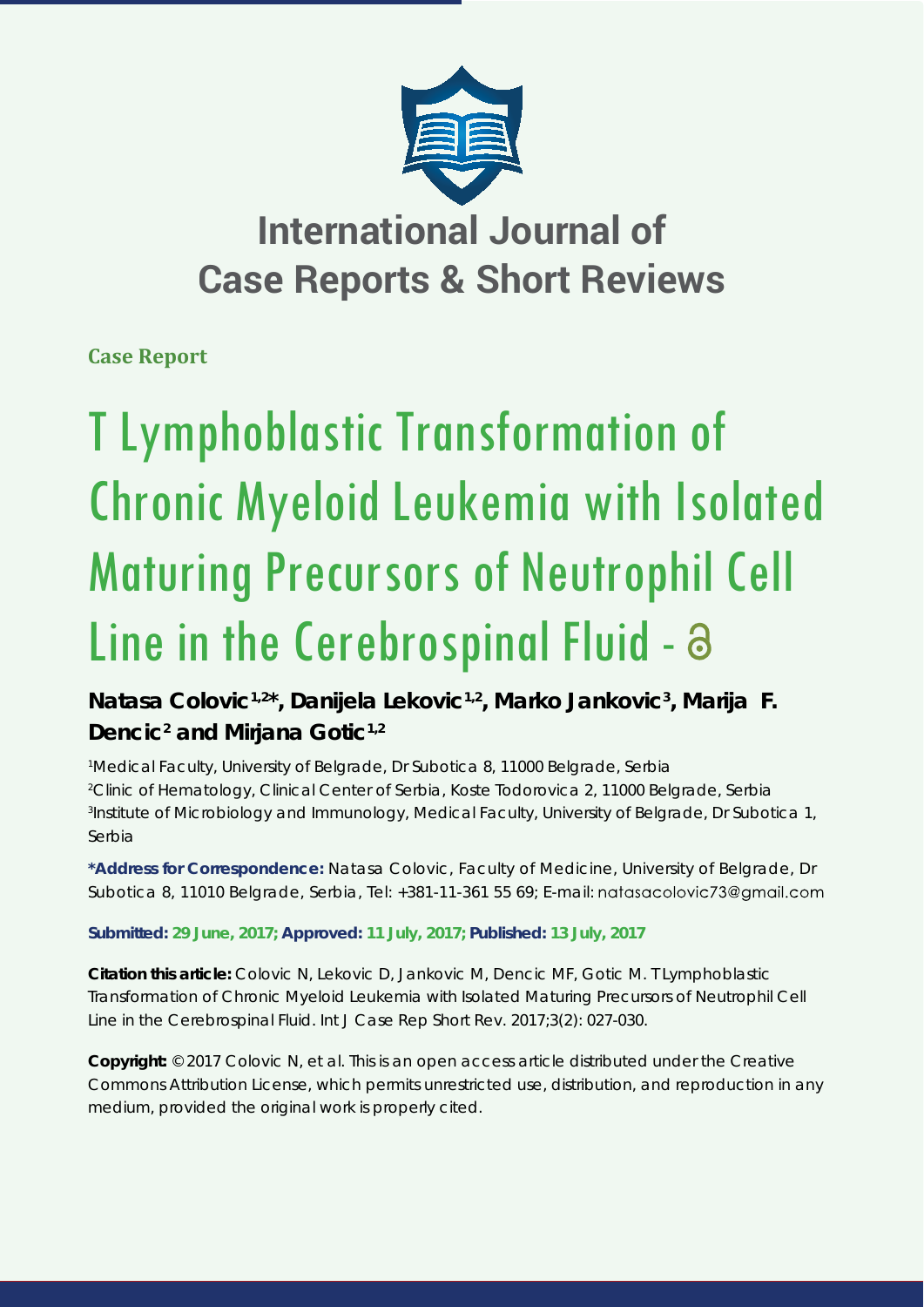#### **ABSTRACT**

**Introduction:** Imatinib mesylate, a potent inhibitor of BCR/ABL tyrosine kinase, is the first therapeutic choice in Chronic Myeloid Leukemia (CML). It poorly penetrates the brain-blood barrier so that therapeutic concentrations in the Cerebrospinal Fluid (CSF) can hardly be achieved. In effect, rare clonogenic stem cells that had anchored in the Central Nervous System (CNS) may eventually proceed towards the blastic transformation there.

**Case Report:** We report on a 25 - yr - old male treated with imatinib mesylate who developed T lymphoblastic blast crisis without the clinical signs of neuroleukemia. After treatment with chemotherapy and preventive intrathecal methotrexate, cytosine-arabinoside and hydrocortisone he achieved the remission. Six months later he contracted a general relapse in the bone marrow and peripheral blood. Remarkably, his CSF cytology demonstrated only the cells representative of chronic phase of disease. The subclone raising the extensive blasts crisis was resistant to chemotherapy.

**Conclusion:** The CML relapsing in the CSF with a chronic phase clone in parallel with a T-lymphoblastic crisis in the bone marrow and the peripheral blood has never been reported so far. We emphasize the importance of CNS surveillance strategy using PCR methods in patients with signs of CNS involvement in CML.

**Keywords:** Chronic myeloid leukemia; T lymphoblastic transformation; Imatinib mesylate; Neuroleukemia

#### **INTRODUCTION**

Central Nervous System (CNS) is rather infrequently affected in Chronic Myeloid Leukemia (CML) [1,2]. In the lymphoblastic transformation of CML the incidence of CNS involvment is comparable to that in Acute Lymphoblastic Leukemia (ALL) [1,2]. To the best of our knowledge, the relapse of Chronic Myeloid Leukemia in cerebrospinal fluid with a chronic phase clone coinciding with T lymphoblastic crisis in bone marrow and peripheral blood has not been previously reported. Here we report the clinical course in such a unique case.

#### **CASE REPORT**

A 25 - yr - old male with a history of Philadelphia chromosome positive CML in chronic phase diagnosed on August 13<sup>th</sup>, 2013. At the time of diagnosis, he had a Sokal score of 1.08 and Hasford score of 207. The EUTOS score was 7, indicating low risk. The bone marrow aspirate was hypercellular and consistent with the diagnosis of chronic phase of CML. Cytogenetic analysis: 46, XY,  $t(3; 9; 16; 22)(p;(34;q;(311))$  (Figure 1). The PCR study detected the b3 a2 transcript. He was initially treated with Hydroxycarbamide, continuing the treatment afterwards with imatinib mesylate 400 mg/ p.d. In June 2014, on physical examination inguinal and axillar lymph nodes were enlarged with scrotal oedema and an oedematous upper part of the left leg. Histology of the inguinal lymph node showed a T lymphoblastic infiltration suggestive of the blastic transformation of CML. The hypercellular bone marrow aspirate was infiltrated with 62% of blasts which on flow cytometry showed the immunophenotype distinctive of T lymphoblasts: CD38, cCD3, CD2, CD7, CD13, CD33, CD11b+ and (mCD3, CD1a, nTdT, CD34, CD10-). Cytogenetic fi nding: 46, XY, t(3;9;16;22) (2)/ 47,XY,t(9;22) (1)/ 46, XY (5) (Figure 2). Flow cytometry of the cerebrospinal fluid was acellular at the time. He was treated with the Hyper-CVAD protocol and six preemptive cycles of methotrexate, cytosine-arabinoside and hydrocortisone intrathecally. He achieved a remission. The unrelated bone marrow transplantation was planned as the matching donor was found. Regrettably, the transplantation was postponed on patient's demand and then on two occassions on demand of a donor. The patient was readmitted on June 16, 2015 presenting with a headache and signs of relapse. The blood count was as follows: Hb 95 g/ l, WBC 222 x 10<sup>9</sup>/ l, and platelets 431 x 10<sup>9</sup>/ l. In the differential the blasts were 9%, promyelocytes 2%, myelocytes 45%, metamyelocytes 17%,

eosinophils 1%, basophyls 2%, lymphocytes 4%, and monocytes 2% and the bone marrow aspirate contained 5% of blasts. He was again treated with Hyper-CVADprotocol. Symptoms and signs of CNS leukemia (severe piercing headaches, dyplopia) persevered. Lumbar puncture was performed and the CSF retrieved contained 100 cells/ μL. Only the maturing precursors of neutrophil cell line were detected including promyelocytes (*CD*66b - *CD*16- *CD*10- , ~12%), myelocytes (*CD*66+ *CD*16+, *CD*10- , ~71%) and metamyelocytes (*CD*66*b*<sup>+</sup>*CD*16+,  $CD10^+$ ,  $\sim$ 7%) (Figure 3). The PCR study evidenced only the initial b3 a2 transcript. The absence of cells with a morphology and immunophenotype of blasts was quite impressive. The patient was treated with six intrathecal cytoablative courses of cytosar 100 mg and methotrexate 12 mg. Before the last intrathecal instilation there were still residual maturing cells of the neutrophil series present in the cerebrospinal fluid indicating lack of sensitivity to applied medication. His clinical condition aggravated and he passed away in October 2015.



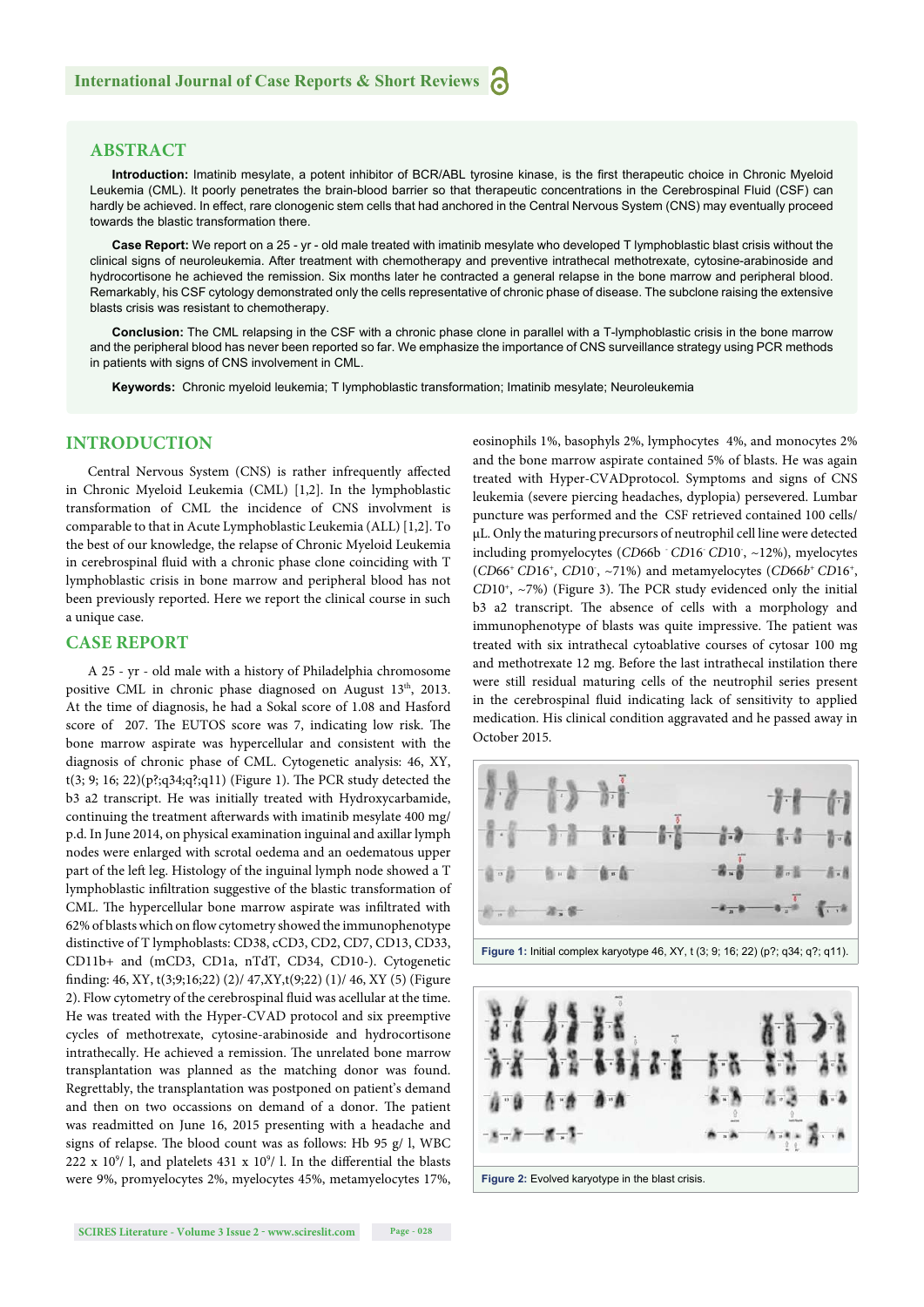

maturing precursors of the neutrophil cell line were detected. The blast cells were not present nor could be optically visualized in the smears of the fluid.

#### **DISCUSSION**

CML is a clonal myeloroliferative disease chracterized by proliferation and accumulation of mature haemopoietic cells in the peripheral blood and bone marrow occasionally accompanied by extramedullary haematopoiesis. The genetic molecular basis of the disease is fusion of the *bcr* gene on chromosome 22 with the *abl* gene on chromsome 9, forming the Philadelphia chromosome. Imatinib mesylate is the treatment of choice in the chronic phase of disease. It selectively inhibits the BCR/ABL kinase.

In about 5-10% of cases, variant translocations have been reported involving other chromosomes, but the involvement of chromosome 16 has been reported in ten cases only [3]. The majority of these reports are related to the cytogenetic finding and only few of them describe a respone on the treatment [4]. In preimatinib era it was generally accepted that the patients with variant Ph chromosomes have shorter survival [4]. However, after introduction of imatinib in the treatment of CML, patients with variant translocations showed similar survival and response to the patients with classic Ph chromosome [5]. Still, there are occasional reports of less favorable response on imatinib mesylate in patients with variant translocations due to the genomic instability [6].

The patient presented here was in a chronic phase of CML when treatment with hydroxyurea and imatinib mesylate was commenced. He responded cytologically but without acheiving a cytogenetic response. His clinical course suggested the resistance to imatinib therapy. After ten months he developed T lymphoblastic blast crisis and was treated with Hyper-CVAD protocol and a preventive intrathecal administration of six cycles of intrathecal methotrexate, cytosine-arabinoside and hydrocortisone. These resulted in a remission and the allogeneic bone marrow transplantation was planned. At that time there were no clinical or laboratory signs of CNS involvement. However, the patient's condition deteriorated in June 2015. He presented with signs of neuroleukemia and a systemic disease relapse with high WBC count and karyotype evolution. Examination of the CSF showed presence of maturing precursors of neutrophil cell line cells distinctive of chronic phase CML which was confirmed by flowcytometry. The intrathecal treatment with cytosinearabinoside, methotrexate and hydrocortisone was ineffective and the signs of CSF disease persisted.

Clinical evolution of CML in our patient was unusual because he developed a vigorous T lymphoblastic transformation which had initially responded well to chemotherapy. Further on in the course of disease he developed a relapsing blastemia in the peripheral blood followed by a leptomeningeal manifestation of the chronic phase subclone. The presence of blasts in the cerebrospinal fluid was never verified.

Whereas imatinib mesylate is most efficatious in the treatment of chronic phase CML, its efficacy in cases of lymphoblastic infiltration of CNS in blast crisis has not been evaluated extensively due to rarity of this complication. Penetration of the drug into the central nervous system is poor so the drug level is inadequate for killing leukemic stem cells, if any. In consequence, CNS may turn into a refuge for leukemic stem cells that had settled there [7-10]. Anecdotal reports suggest that imatinib does not penetrate the blood-brain barrier and has limited effects against leukemic blasts in the CSF. Low levels of the drug in cerebrospinal fluid have been documented in experimental animals and in humans [7-11]. Bornhaus, et al. [8] reported a patient with CML on imatinib who developed an isolated CNS relapse, although he achieved a complete cytogenetic response, as the patient had significantly lower level of imatinib in CSF then in blood. Similar observation was reported by Takayama in patient with Ph positive ALL and concurrent CNS and marrow relapse [7]. Isobe, et al. [12] reported isolated lymphoid blast crisis in CNS in a patient with CML after viral meningitis while he was in complete cytogenetic remission on imatinib therapy. Park, et al. [13], found 15 published cases of the isolated CNS relapse in CML patients treated with imatinib, 10 of which had lymphoblastic immunophenotype, 1 mixed lineage and 3 myeloid, while in 2 patientes the phenotype was not determined. Nine out of 15 had a full cytogenetic response. The median time from starting with imatinib ranged from 4 to 58 months and no predicting factors for CNS relapse were identified. So, the explanation for isolated CNS relapse could be the low level of the drug in CSF as a result of the poor CNS penetration mediated through P-glycoprotein efflux [14]. This emphasizes the problem of imatinib pharmacokinetics in the CNS, which might be worth to consider in patients taking the drug [13]. Even with a second generation of tyrosine-kinase inhibitor (dasatinib) that have an improved penetration into the CNS a single case of isolated CNS blast crises was reported [15].

Bornhauser, et al. [8] have suggested that the course of patients with CML on imatinib may be complicated by an unforeseen blast crisis in the CNS.

This quite unusual clinical course of CML, so far unreported, points at a need to define surveillance strategy with rare central and peripheral nervous system relapses associated with the blastic phase of CML. The analysis of BCR-ABL in cerebrospinal fluid and FISH analysis should be performed on the first sign of haematological relapse of CML, although regular CSF examination or prophylactic intratechal chemotherapy due to rarity of CNS involvement is not still indicated. No treatment guidelines for documented CNS relapse in this kind of patients have yet been defined.